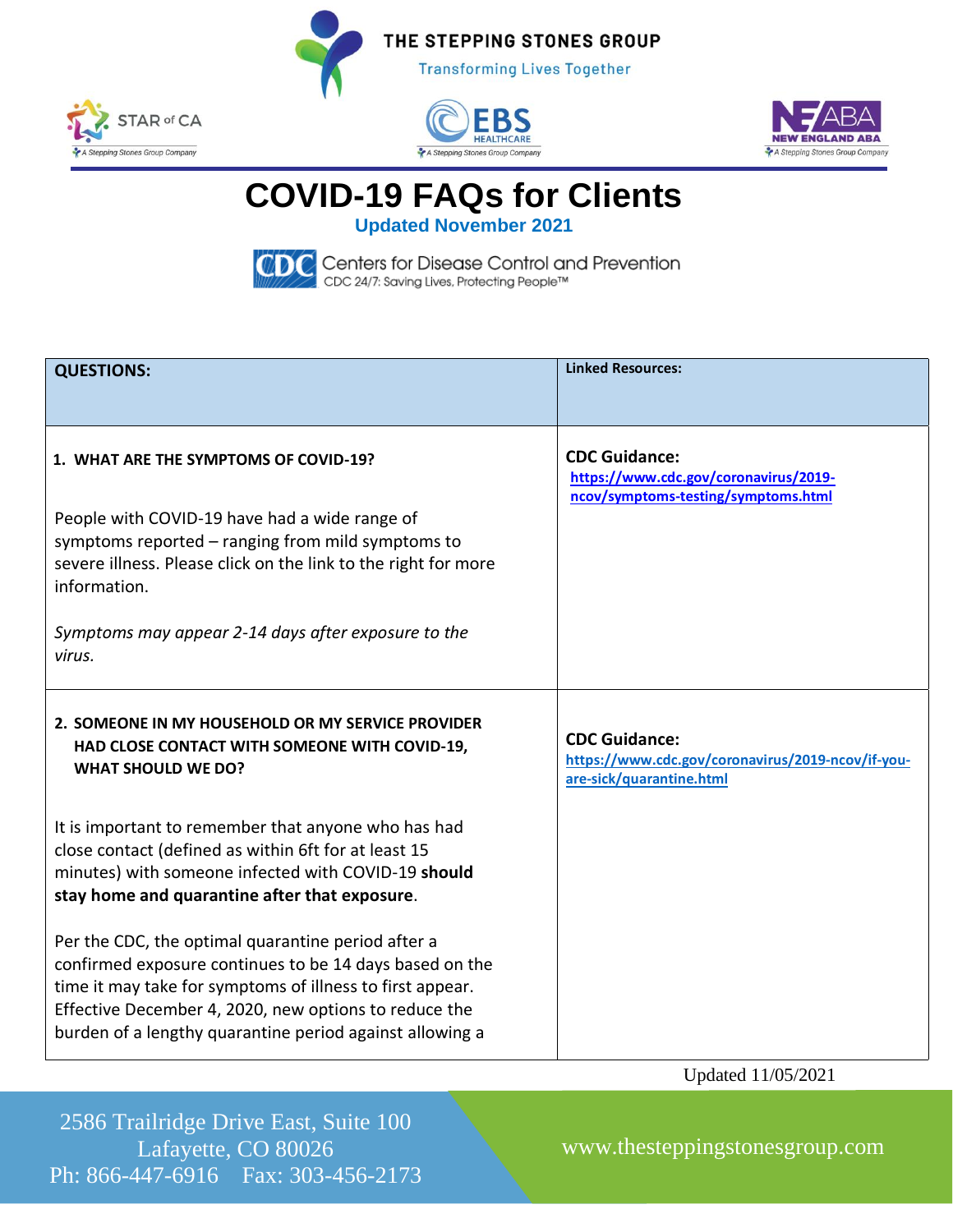THE STEPPING STONES GROUP **Transforming Lives Together** 







slight (1-5%) increased risk of spreading the virus were provided.

Reduced quarantine period options require that the individual is symptom-free, and includes:

- #1 Stopping the quarantine period after day 10 without testing (~1% increased risk)
- #2 Stopping the quarantine period after day 7 and upon receiving a negative test result. \*The test must occur on day 5 from date of exposure or later to avoid testing too soon (~5% increased risk).
- Anyone who chooses a reduced quarantine period option should continue to monitor for symptoms until 14 days after exposure.
- If you develop symptoms, immediately self-isolate and contact your local public health authority or healthcare provider.

Employees or clients may choose to quarantine for the full 14 days, or follow one of the reduced options described above if symptom-free.

If a service provider or client opts to use a reduced quarantine period, all parties involved in service delivery should be notified and informed of the slight increased risks, and all must confirm they are comfortable with the reduced quarantine before resuming in-person services.

If a client is not fit for service due to a recent exposure within the past 2 weeks, then an update to the client fitness for service attestation is requested.



## **English:**

[https://starofca.formstack.com/forms/covid19\\_fitness\\_for\\_se](https://starofca.formstack.com/forms/covid19_fitness_for_service_attestation_client) [rvice\\_attestation\\_client](https://starofca.formstack.com/forms/covid19_fitness_for_service_attestation_client)

## **Spanish:**

[https://starofca.formstack.com/forms/covid19\\_fitness\\_for\\_se](https://starofca.formstack.com/forms/covid19_fitness_for_service_attestation_client_spanish) [rvice\\_attestation\\_client\\_spanish](https://starofca.formstack.com/forms/covid19_fitness_for_service_attestation_client_spanish)

Updated 11/05/2021

2586 Trailridge Drive East, Suite 100 Lafayette, CO 80026 Ph: 866-447-6916 Fax: 303-456-2173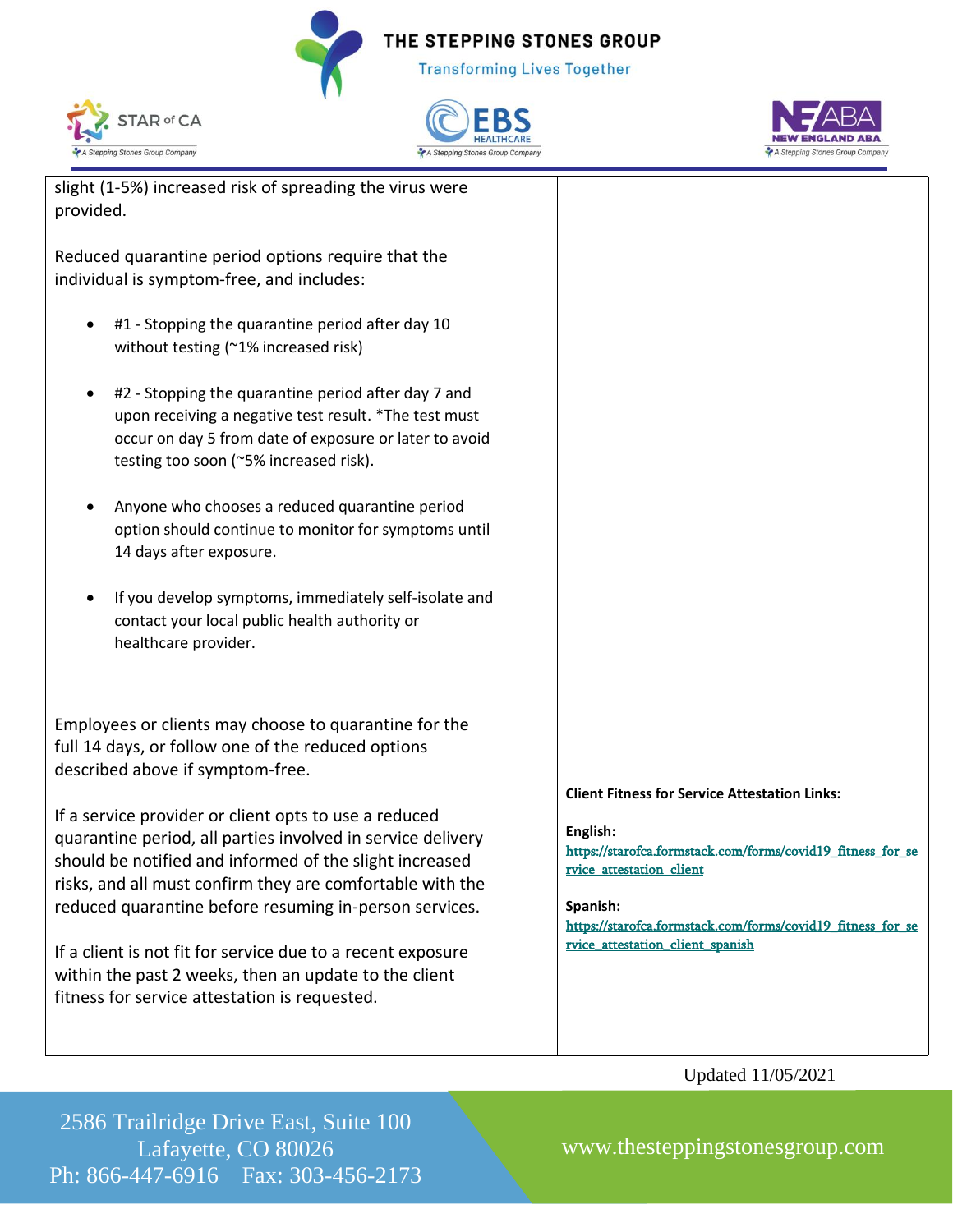**Transforming Lives Together** 







| 3. WHAT IF AN INDIVIDUAL HAD CLOSE CONTACT WITH<br>SOMEONE WHO WAS IN CLOSE CONTACT WITH ANOTHER<br>PERSON WITH COVID-19 (aka, secondary exposure). DOES<br>THAT PERSON NEED TO QUARANTINE?                                                                                                                                                                                                                                                                 | <b>CDC Guidance:</b><br>https://www.cdc.gov/coronavirus/2019-ncov/if-you-<br>are-sick/quarantine.html                    |
|-------------------------------------------------------------------------------------------------------------------------------------------------------------------------------------------------------------------------------------------------------------------------------------------------------------------------------------------------------------------------------------------------------------------------------------------------------------|--------------------------------------------------------------------------------------------------------------------------|
| Our employees and clients are still fit for service as long as they<br>did not come into close contact with someone with a confirmed<br>diagnosis of COVID-19 in the past 2 weeks. If you and your<br>service provider can still answer "NO" to the fitness for service<br>questions about having active symptoms of illness and coming<br>into close contact with someone with a confirmed case of<br>COVID-19, it is still ok to have in-person services. |                                                                                                                          |
| For example, if your child came into close contact with their<br>teacher who was exposed to an SLP that recently tested positive<br>for COVID-19, your child would still be fit for services because<br>your child did not have direct exposure to the SLP with COVID-<br>19. The teacher would need to quarantine because that teacher<br>came into close contact, but your child's exposure would be<br>considered secondary.                             |                                                                                                                          |
| 4. DO WE NEED TO WEAR A FACE MASK DURING SERVICES?<br>Face masks will help protect our employees and our<br>clients.<br>We highly recommend our clients wear a mask whenever                                                                                                                                                                                                                                                                                | <b>CDC Guidance:</b><br>https://www.cdc.gov/coronavirus/2019-<br>ncov/prevent-getting-sick/about-face-<br>coverings.html |
| possible, yet recognize that there may be clinical or<br>developmental reasons why a client may not consistently<br>be able to do so.<br>All adults and other children (age 2 and over) in the client                                                                                                                                                                                                                                                       |                                                                                                                          |
| household are required to wear face masks when<br>distancing 6 feet is not possible.                                                                                                                                                                                                                                                                                                                                                                        |                                                                                                                          |

Updated 11/05/2021

2586 Trailridge Drive East, Suite 100 Lafayette, CO 80026 Ph: 866-447-6916 Fax: 303-456-2173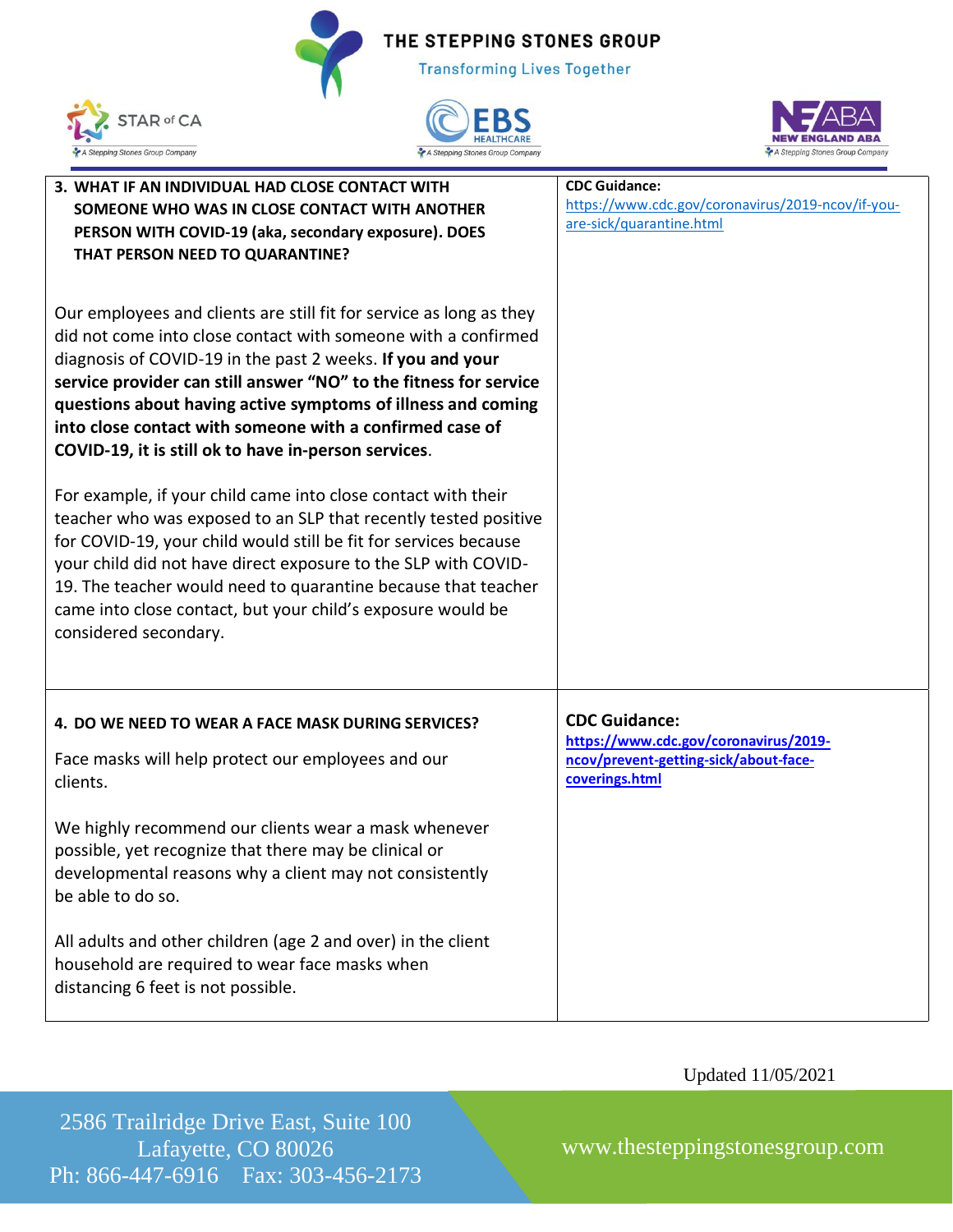**Transforming Lives Together** 







| All employees are required to wear face masks when<br>delivering in-person services regardless of vaccination<br>status.<br>If there are questions or concerns with this requirement,<br>please notify your Clinical Manager.<br>All employees are required to wear face masks when<br>delivering in-person services. |                                                                                                            |
|-----------------------------------------------------------------------------------------------------------------------------------------------------------------------------------------------------------------------------------------------------------------------------------------------------------------------|------------------------------------------------------------------------------------------------------------|
|                                                                                                                                                                                                                                                                                                                       |                                                                                                            |
| 5. WHAT DO I NEED TO DO IF I PLAN TO TRAVEL OR IF MY<br><b>SERVICE PROVIDER PLANS TO TRAVEL?</b>                                                                                                                                                                                                                      | <b>CDC Guidance:</b><br>https://www.cdc.gov/coronavirus/2019-<br>ncov/travelers/travel-during-covid19.html |
| Be aware that travel increases one's chances of getting<br>and spreading COVID-19. Please check state or local                                                                                                                                                                                                        | <b>CA.GOV Guidance:</b><br>https://covid19.ca.gov/search/?q=travel                                         |
| guidance prior to traveling for updated information on<br>risks, restrictions, or requirements. If you are aware of<br>any travel requirements that will impact your fitness for                                                                                                                                      | <b>MASS.GOV Guidance:</b><br>https://search.mass.gov/?q=travel                                             |
| service please notify your service providers. Service<br>providers are also required to notify their clients if they<br>plan to travel.                                                                                                                                                                               | <b>TEXAS.GOV Guidance:</b><br>https://gov.texas.gov/travel-<br>texas/page/covid19                          |
| 6. WHEN DO I SELF-QUARANTINE vs SELF-ISOLATE?                                                                                                                                                                                                                                                                         | <b>CDC Guidance:</b><br>https://www.cdc.gov/coronavirus/2019-                                              |
| According to the CDC:                                                                                                                                                                                                                                                                                                 | ncov/if-you-are-sick/quarantine-<br>isolation.html                                                         |
| <b>Quarantine</b> is used to keep someone who might have<br>been exposed to COVID-19 away from others. You would                                                                                                                                                                                                      |                                                                                                            |
| be expected to quarantine when exposed to someone<br>who is positive for COVID-19.                                                                                                                                                                                                                                    |                                                                                                            |
| Isolation is used to separate people infected with the<br>virus (those who are sick with COVID-19 and those with<br>no symptoms) from people who are not infected.                                                                                                                                                    |                                                                                                            |

Updated 11/05/2021

2586 Trailridge Drive East, Suite 100 Lafayette, CO 80026 Ph: 866-447-6916 Fax: 303-456-2173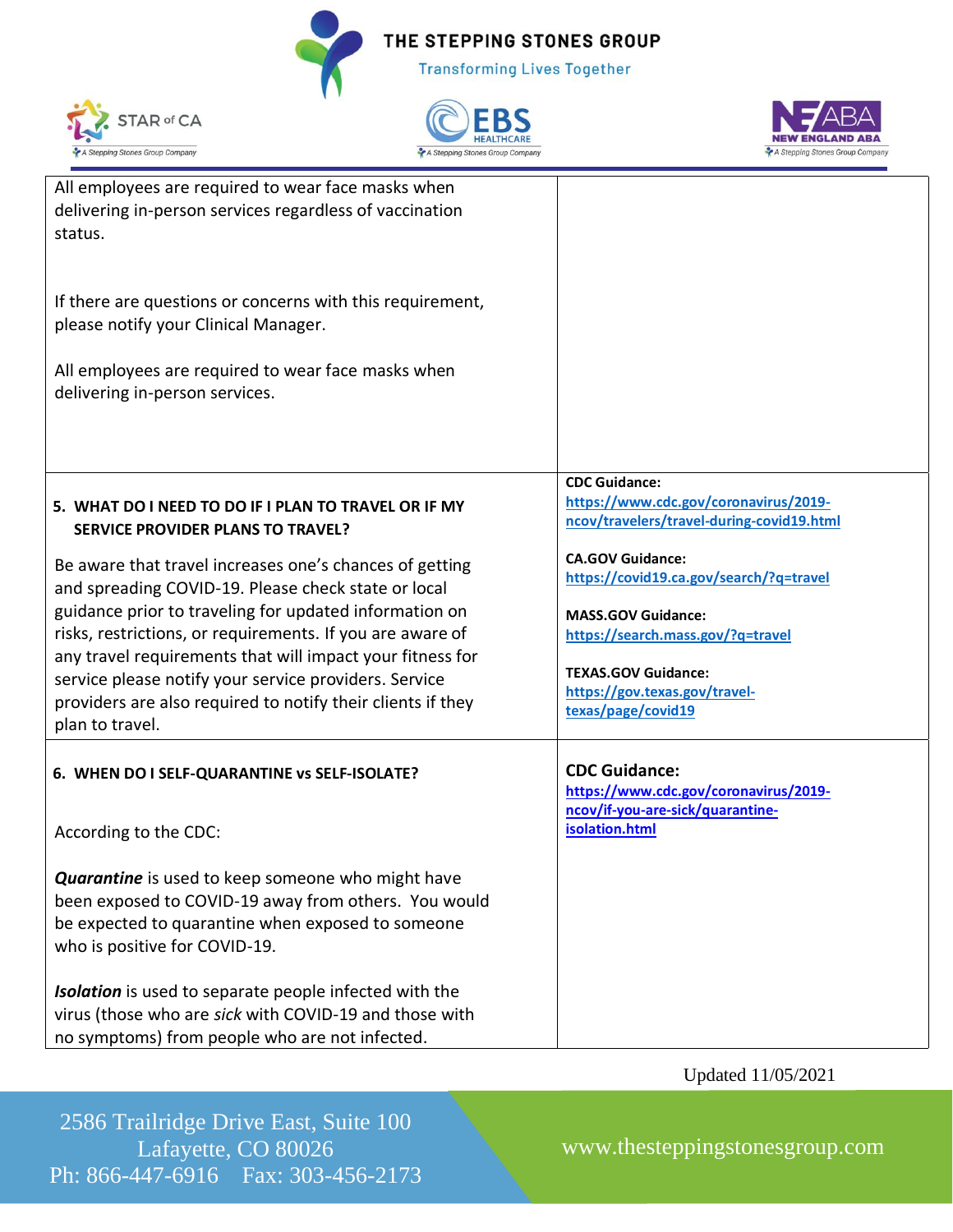**Transforming Lives Together** 









## Updated 11/05/2021

2586 Trailridge Drive East, Suite 100 Lafayette, CO 80026 Ph: 866-447-6916 Fax: 303-456-2173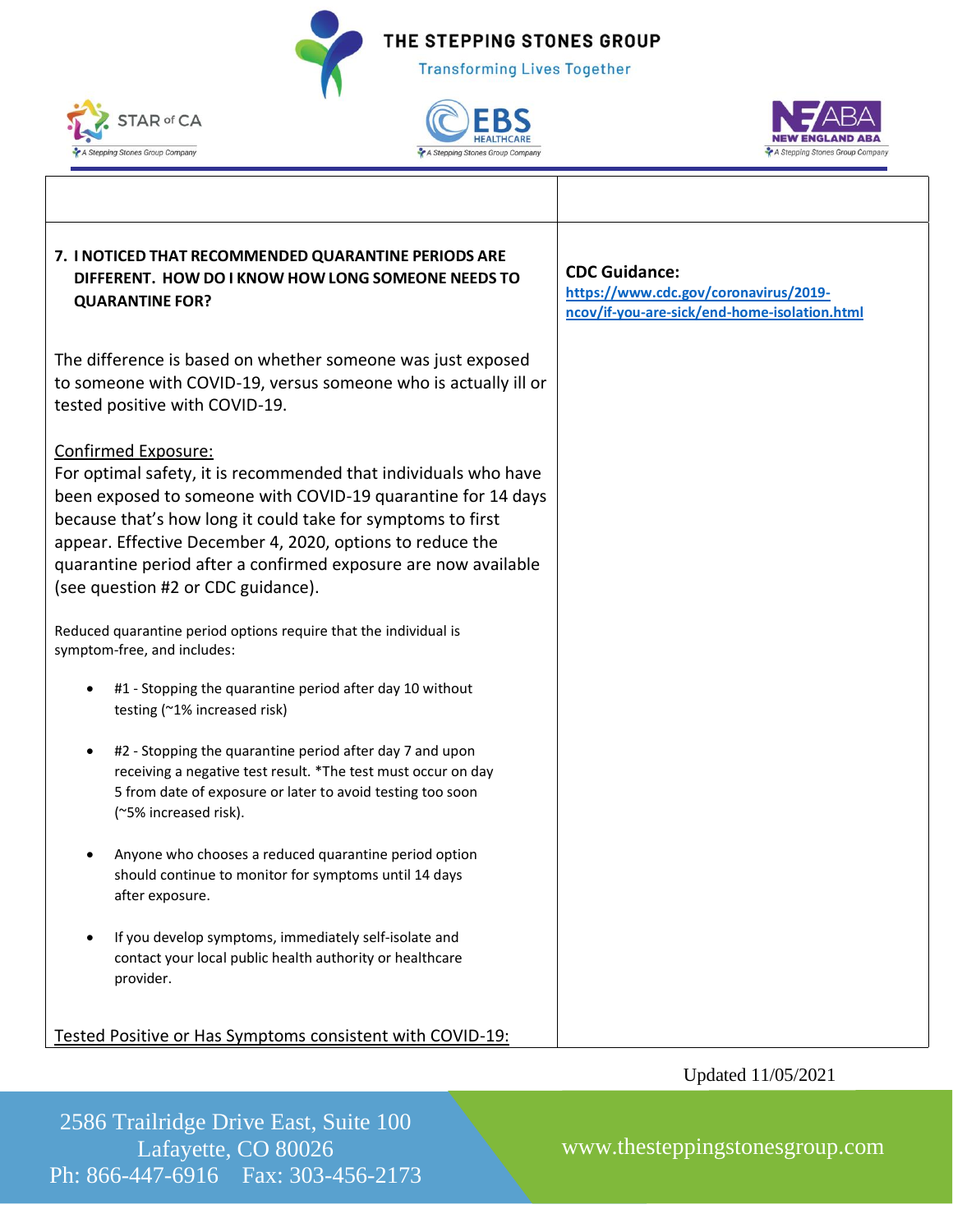**Transforming Lives Together** 







| Per the CDC, individuals who have tested positive for COVID-19, |                                                                           |
|-----------------------------------------------------------------|---------------------------------------------------------------------------|
| or have symptoms that indicate they might have COVID-19,        |                                                                           |
| should quarantine for 10 days and wait until the following      |                                                                           |
| criteria have been met before they are fit for service again:   |                                                                           |
|                                                                 |                                                                           |
| The individual is fever-free for at least 24 hours without the  |                                                                           |
| use of fever-reducing medications and                           |                                                                           |
| Other COVID-19 symptoms have improved (for example,             |                                                                           |
| $\bullet$                                                       |                                                                           |
| cough, shortness of breath).                                    |                                                                           |
|                                                                 |                                                                           |
| 8. WHAT SHOULD I DO IF SOMEONE IN MY HOUSEHOLD OR               | <b>CDC Guidance:</b><br>https://www.cdc.gov/coronavirus/2019-ncov/if-you- |
| MY SERVICE PROVIDER IS SICK WITH SYMPTOMS                       | are-sick/steps-when-sick.html                                             |
| <b>CONSISTENT WITH COVID-19?</b>                                |                                                                           |
|                                                                 | <b>CDC Guidance:</b>                                                      |
|                                                                 | https://www.cdc.gov/coronavirus/2019-                                     |
| If someone in your household or your service provider has       | ncov/symptoms-testing/symptoms.html                                       |
| a fever, cough or other symptoms related to COVID-19,           |                                                                           |
| they are not considered fit for service and should update       |                                                                           |
| their fitness for service attestation.                          | <b>Client Fitness for Service Attestation Links:</b>                      |
|                                                                 |                                                                           |
| That individual must meet all of the following criteria         | English:                                                                  |
| before being considered fit for service again:                  | https://starofca.formstack.com/forms/covid19 fitness for se               |
|                                                                 | rvice attestation client                                                  |
| 10 days have passed since symptoms first appeared and           |                                                                           |
|                                                                 | Spanish:<br>https://starofca.formstack.com/forms/covid19_fitness_for_se   |
| Fever-free for at least 24 hours without the use of fever-      | rvice attestation client spanish                                          |
|                                                                 |                                                                           |
| reducing medications and                                        |                                                                           |
| Symptoms have improved (for example, cough, shortness           |                                                                           |
| of breath)                                                      |                                                                           |
|                                                                 |                                                                           |
| *Employees or clients who are experiencing COVID-19             |                                                                           |
| related symptoms may voluntarily seek COVID-19 testing.         |                                                                           |
| If testing comes back negative and symptoms have                |                                                                           |
|                                                                 |                                                                           |
| improved, then the situation would be treated similar to a      |                                                                           |
| common cold/flu.                                                |                                                                           |
|                                                                 |                                                                           |

Updated 11/05/2021

2586 Trailridge Drive East, Suite 100 Lafayette, CO 80026 Ph: 866-447-6916 Fax: 303-456-2173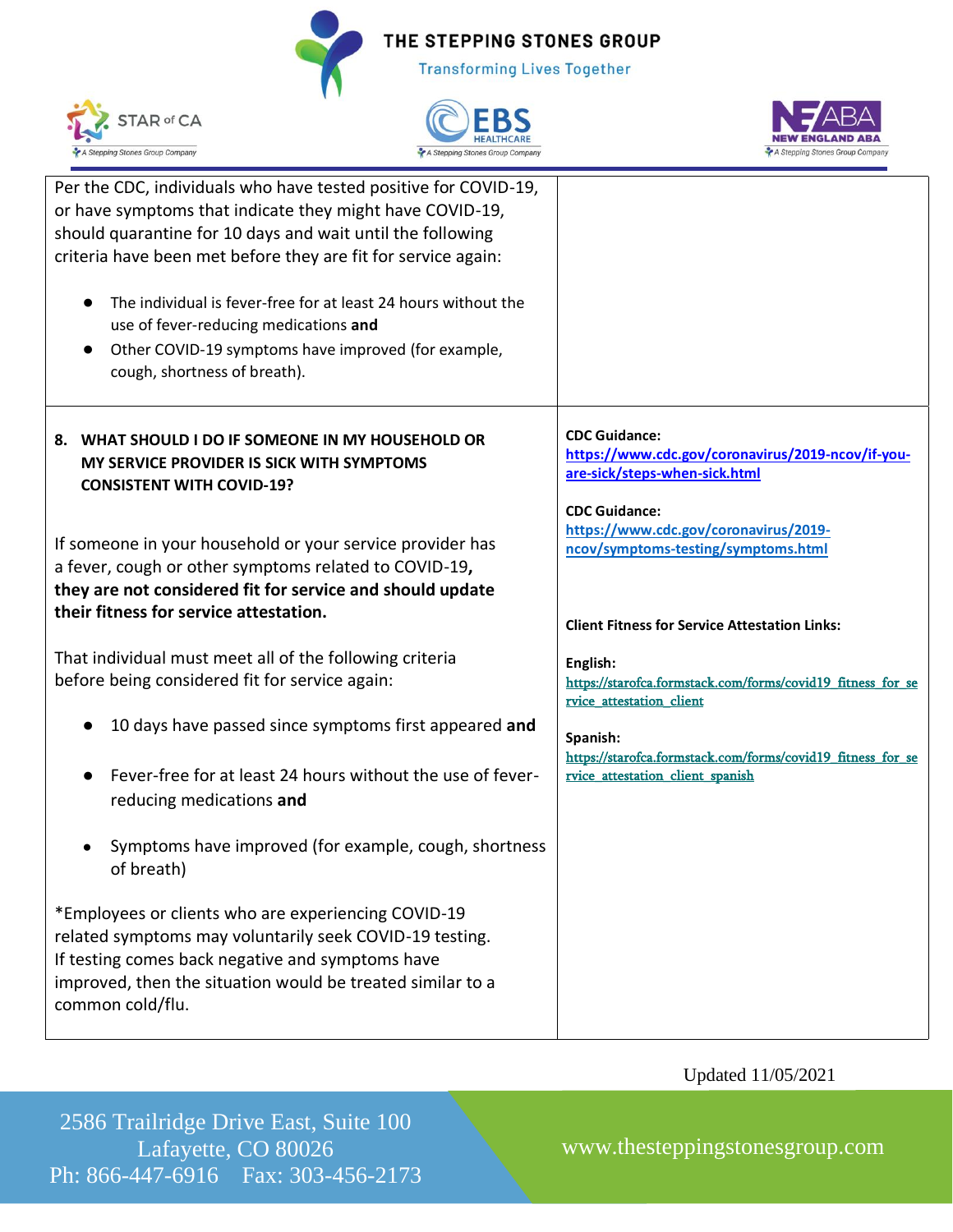**Transforming Lives Together** 







| 9. WHAT IF SOMEONE IN MY HOUSEHOLD OR MY SERVICE<br>PROVIDER GETS SICK AND TESTS POSITIVE FOR COVID 19?                                                                                                                                                                                                                                                                                                                       | <b>CDC Guidance:</b><br>https://www.cdc.gov/coronavirus/2019-ncov/if-you-<br>are-sick/index.html              |
|-------------------------------------------------------------------------------------------------------------------------------------------------------------------------------------------------------------------------------------------------------------------------------------------------------------------------------------------------------------------------------------------------------------------------------|---------------------------------------------------------------------------------------------------------------|
| The individual who tested positive would need to<br>quarantine, and per the CDC, should isolate for 10 days.<br>That individual must meet all the following criteria before<br>being considered fit for service again:                                                                                                                                                                                                        |                                                                                                               |
| 10 days have passed since symptoms first appeared and                                                                                                                                                                                                                                                                                                                                                                         |                                                                                                               |
| You are fever-free for at least 24 hours without the use of<br>fever-reducing medications and                                                                                                                                                                                                                                                                                                                                 |                                                                                                               |
| Other COVID-19 symptoms have improved (for example,<br>$\bullet$<br>cough, shortness of breath)                                                                                                                                                                                                                                                                                                                               |                                                                                                               |
| In order to mitigate spread, exposed employees and<br>clients should immediately be notified that they have or<br>may have come into contact with someone with COVID-<br>19 (without naming the person). Out of an abundance of<br>caution, we would need to pause in-person services with<br>exposed clients, and instruct exposed employees to<br>quarantine per one of the quarantine options described in<br>question #2. |                                                                                                               |
| 10. WHEN CAN SOMEONE BE AROUND OTHERS AFTER<br>HAVING, OR LIKELY HAVING, COVID-19?                                                                                                                                                                                                                                                                                                                                            | <b>CDC Guidance:</b><br>https://www.cdc.gov/coronavirus/2019-<br>ncov/if-you-are-sick/end-home-isolation.html |
| See related CDC link for the latest information:                                                                                                                                                                                                                                                                                                                                                                              |                                                                                                               |
| You are not considered fit for service again until the<br>following criteria have met:                                                                                                                                                                                                                                                                                                                                        |                                                                                                               |
| 10 days have passed since symptoms first appeared and                                                                                                                                                                                                                                                                                                                                                                         |                                                                                                               |
|                                                                                                                                                                                                                                                                                                                                                                                                                               | Updated 11/05/2021                                                                                            |

2586 Trailridge Drive East, Suite 100 Lafayette, CO 80026 Ph: 866-447-6916 Fax: 303-456-2173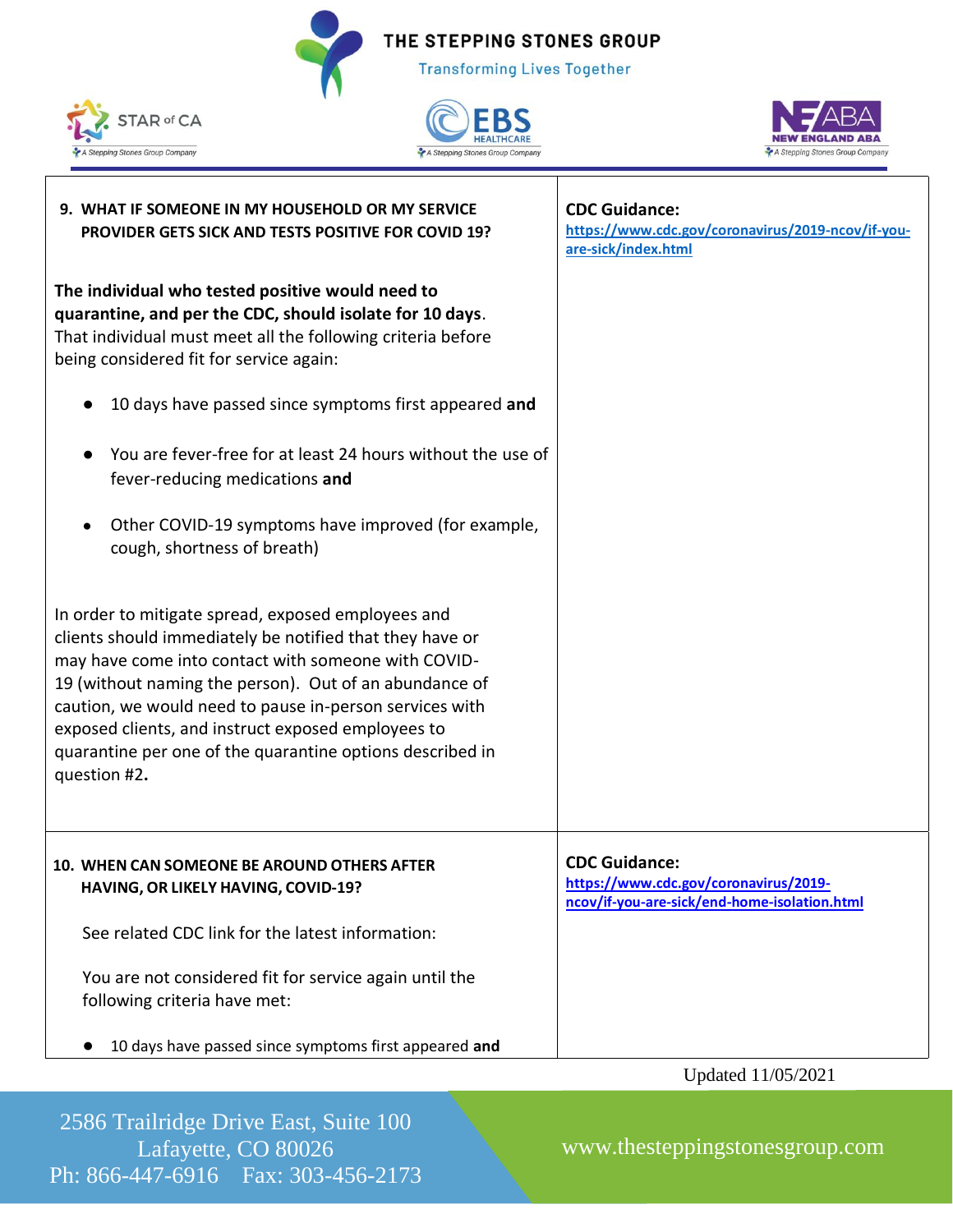**Transforming Lives Together** 







| You are fever-free for at least 24 hours without the use of<br>fever-reducing medications and<br>Other COVID-19 symptoms have improved (for example,<br>cough, shortness of breath)                                                                                                                     |                                                                                                               |
|---------------------------------------------------------------------------------------------------------------------------------------------------------------------------------------------------------------------------------------------------------------------------------------------------------|---------------------------------------------------------------------------------------------------------------|
| *Employees or clients who are experiencing COVID-19<br>related symptoms may voluntarily seek COVID-19 testing.<br>If testing comes back negative and symptoms have<br>improved, then the employee is eligible to return to work<br>and this situation would be treated similar to a common<br>cold/flu. |                                                                                                               |
| 11. WHAT IF SOMEONE TESTS POSITIVE FOR COVID-19 BUT HAD<br>NO SYMPTOMS, WHAT DO WE DO?                                                                                                                                                                                                                  | <b>CDC Guidance:</b><br>https://www.cdc.gov/coronavirus/2019-<br>ncov/if-you-are-sick/end-home-isolation.html |
| If that individual continues to have no symptoms, that<br>individual can be with others after 10 days have passed<br>from the date the test was taken.                                                                                                                                                  |                                                                                                               |
| The same follow up procedures for risk mitigation would<br>need to be followed to immediately alert other exposed<br>clients or employees (see question #9).                                                                                                                                            |                                                                                                               |
| 12. WHAT STEPS DOES MY SERVICE PROVIDER NEED TO TAKE IN<br>ORDER TO RETURN TO WORK AFTER A QUARANTINE? DOES MY<br>SERVICE PROVIDER NEED TO TEST NEGATIVE BEFORE COMING<br><b>BACK?</b>                                                                                                                  | <b>CDC Guidance:</b><br>https://www.cdc.gov/coronavirus/2019-ncov/if-you-<br>are-sick/end-home-isolation.html |
| Once your provider's designated quarantine is complete and are<br>fit for service again, they would re-complete their fitness for<br>service attestation.                                                                                                                                               |                                                                                                               |
| Please be advised that staff do not need to test negative prior to<br>returning unless they are opting for the reduced quarantine<br>period after a confirmed exposure that requires a negative test                                                                                                    |                                                                                                               |

Updated 11/05/2021

2586 Trailridge Drive East, Suite 100 Lafayette, CO 80026 Ph: 866-447-6916 Fax: 303-456-2173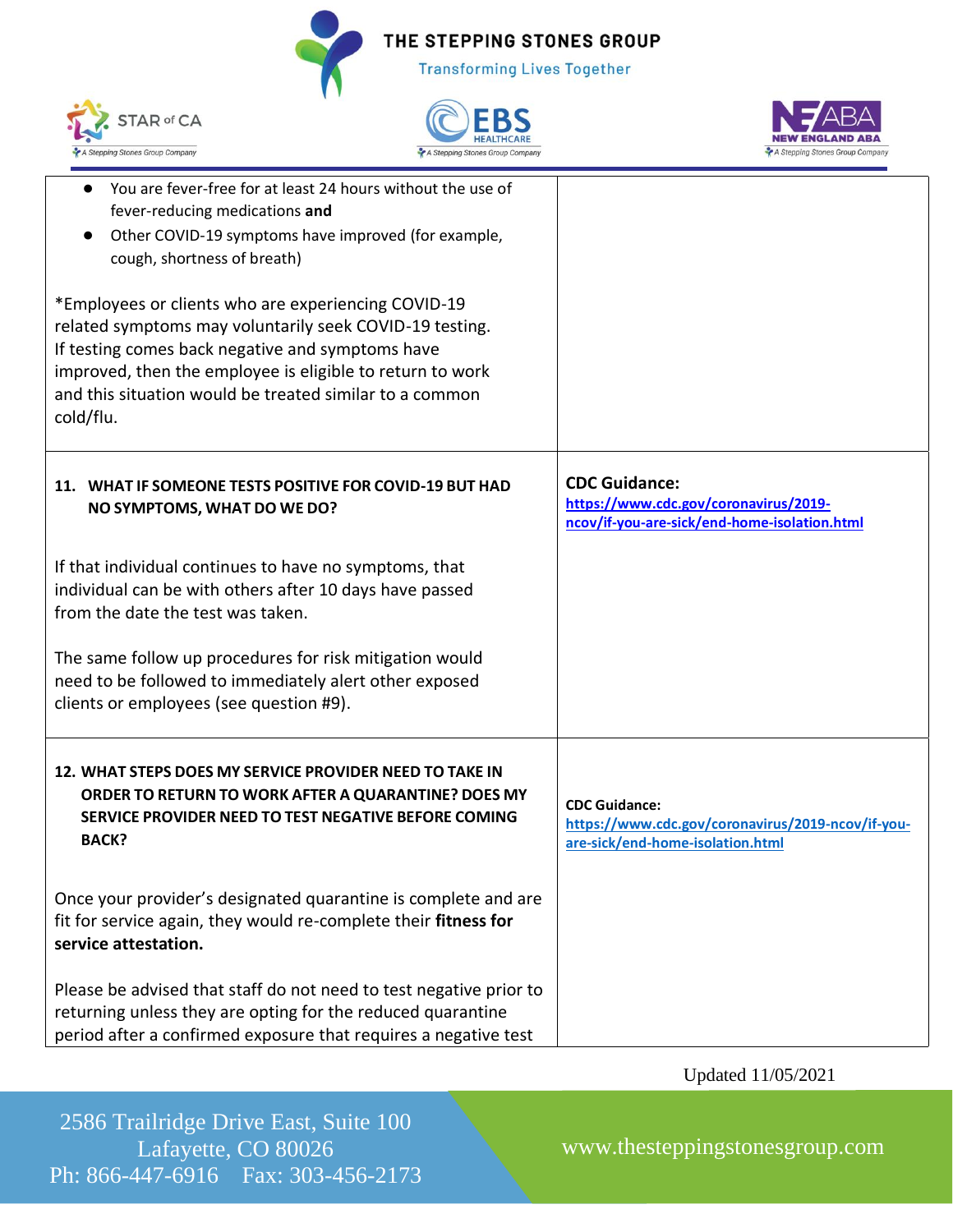| after day 5 and allows them to complete the quarantine period       |                                                   |
|---------------------------------------------------------------------|---------------------------------------------------|
| upon day 7 (see question #2 for details).                           |                                                   |
|                                                                     |                                                   |
| After someone has tested positive, the CDC does not require         |                                                   |
| testing negative prior to being around others after a quarantine    |                                                   |
| period has been completed because that individual can continue      |                                                   |
| to get positive test results for an extended period of time, even   |                                                   |
| though that individual is not considered contagious any longer.     |                                                   |
|                                                                     |                                                   |
|                                                                     | <b>CDC Guidance:</b>                              |
| 13. IF SOMEONE IN MY HOUSEHOLD OR MY SERVICE PROVIDER HAS           | https://www.cdc.gov/coronavirus/2019-             |
| BEEN EXPOSED TO SOMEONE WITH COVID-19 AND THEN GOT                  | ncov/hcp/testing-overview.html                    |
| TESTED, CAN WE RESUME SERVICES IF TEST RESULTS ARE                  |                                                   |
| <b>NEGATIVE?</b>                                                    | https://www.cdc.gov/coronavirus/2019-             |
|                                                                     | ncov/symptoms-testing/testing.html                |
|                                                                     |                                                   |
| Per the CDC, after being exposed to someone with COVID-19, a        | <b>CDC Guidance:</b>                              |
| reduced quarantine period option includes testing negative in       | https://www.cdc.gov/coronavirus/2019-ncov/if-you- |
| order to stop quarantining after Day 7. This requires that the test | are-sick/end-home-isolation.html                  |
| be taken on Day 5 or later from the date of exposure and that       |                                                   |
| the employee remains symptom-free (see question #2 or CDC           |                                                   |
| guidance for details).                                              |                                                   |
|                                                                     |                                                   |
| Otherwise, employees or clients are not required to test            |                                                   |
| negative prior to returning to services once the full 10 or 14-day  |                                                   |
| quarantine period has been completed.                               |                                                   |
|                                                                     |                                                   |

Updated 11/05/2021

**NEW ENGLAND ABA** 

A Stepping Stones Group Company

2586 Trailridge Drive East, Suite 100 Lafayette, CO 80026 Ph: 866-447-6916 Fax: 303-456-2173

www.thesteppingstonesgroup.com



STAR of CA

A Stepping Stones Group Company

THE STEPPING STONES GROUP

**Transforming Lives Together** 

EBS HEALTHCARE

A Stepping Stones Group Company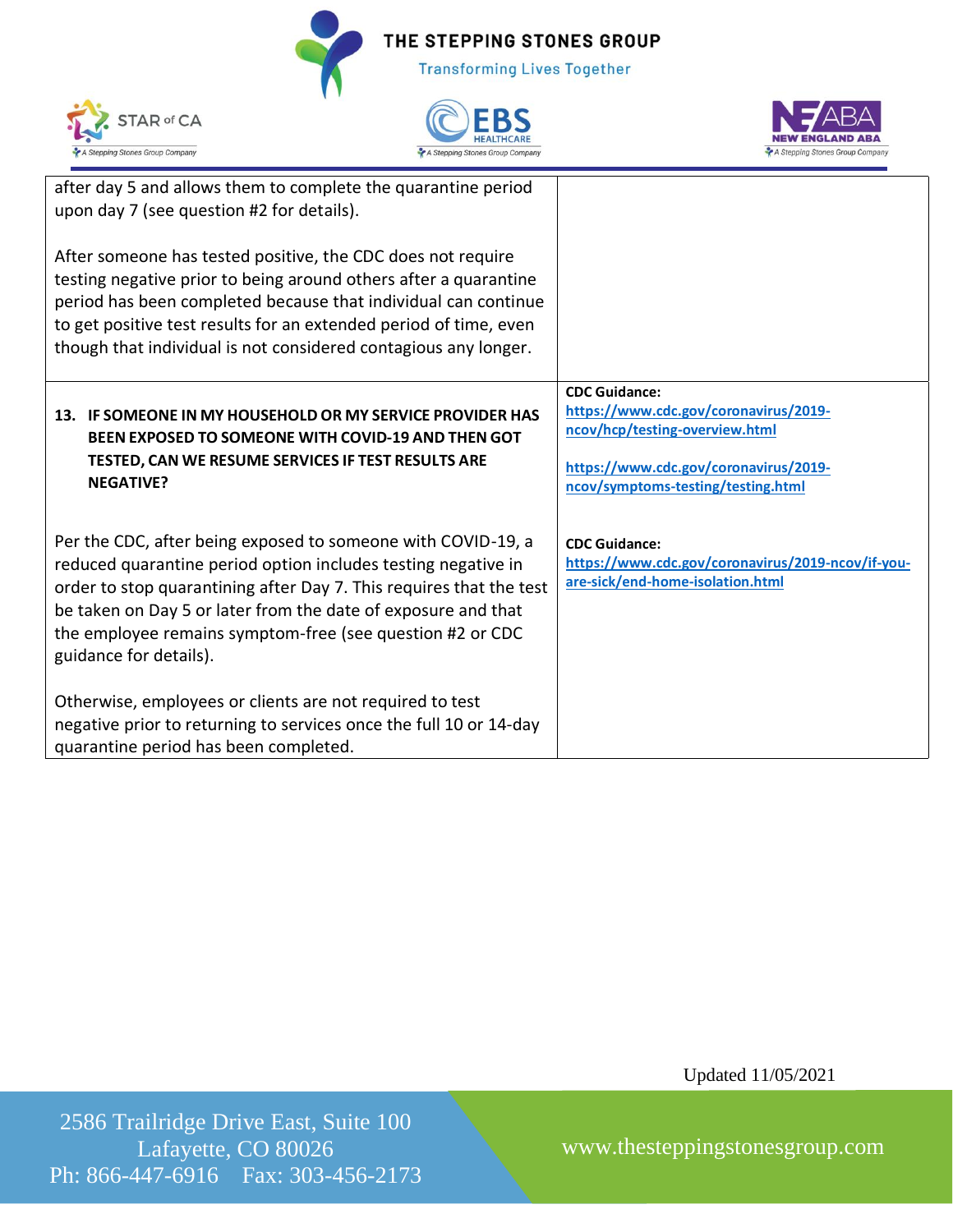THE STEPPING STONES GROUP **Transforming Lives Together** 







| 14. WHAT IF SOMEONE HAS ALREADY TESTED POSITIVE FOR COVID-<br>19 WITHIN THE PAST 3 MONTHS, RECOVERED, AND GETS<br><b>EXPOSED TO SOMEONE WITH COVID-19 AGAIN? DOES THAT</b><br>INDIVIDUAL NEED TO QUARANTINE AGAIN?                                                                                                                                                                                                                                                                                                                                   | <b>CDC Guidance:</b><br>https://www.cdc.gov/coronavirus/2019-ncov/if-you-<br>are-sick/quarantine.html         |
|------------------------------------------------------------------------------------------------------------------------------------------------------------------------------------------------------------------------------------------------------------------------------------------------------------------------------------------------------------------------------------------------------------------------------------------------------------------------------------------------------------------------------------------------------|---------------------------------------------------------------------------------------------------------------|
| Per the CDC, if someone has recovered from COVID-19 within<br>the past 3 months and then gets exposed again, that individual<br>does not need to quarantine or get tested again for up to 3<br>months as long as the individual does not develop symptoms<br>again. If symptoms develop again within 3 months of someone's<br>first bout of COVID-19, that individual may need to be tested<br>again if there is no other cause identified for those symptoms.<br>Consultation with a healthcare provider would be recommended<br>in this situation. |                                                                                                               |
|                                                                                                                                                                                                                                                                                                                                                                                                                                                                                                                                                      | <b>CDC Guidance:</b>                                                                                          |
| 15. WILL MY SERVICE PROVIDER HAVE ACCESS TO THE VACCINE?<br>Our service providers are considered home-based healthcare<br>workers, and therefore, had access to the vaccine in Phase 1 of<br>the vaccine roll-out. We are carefully monitoring public health<br>orders and will comply with them when it comes to vaccination<br>mandates for our employees.                                                                                                                                                                                         | https://www.cdc.gov/coronavirus/2019-<br>ncov/vaccines/recommendations.html                                   |
| 16. WHAT IF SOMEONE IS FULLY VACCINATED DOES THAT<br>INDIVIDUAL STILL NEED TO QUARANTINE AFTER A<br><b>CONFIRMED EXPOSURE?</b>                                                                                                                                                                                                                                                                                                                                                                                                                       | <b>CDC Guidance:</b><br>https://www.cdc.gov/coronavirus/2019-<br>ncov/vaccines/fully-vaccinated-guidance.html |
| People who have been in close contact with someone who has<br>COVID-19 are not required to quarantine if they have been fully<br>vaccinated and show no symptoms.                                                                                                                                                                                                                                                                                                                                                                                    | https://www.cdc.gov/coronavirus/2019-ncov/if-you-<br>are-sick/quarantine.html                                 |
| Per the CDC effective July 27, 2021, it is recommended that<br>vaccinated individuals get tested 3-5 days after a known direct<br>exposure.                                                                                                                                                                                                                                                                                                                                                                                                          |                                                                                                               |

Updated 11/05/2021

2586 Trailridge Drive East, Suite 100 Lafayette, CO 80026 Ph: 866-447-6916 Fax: 303-456-2173